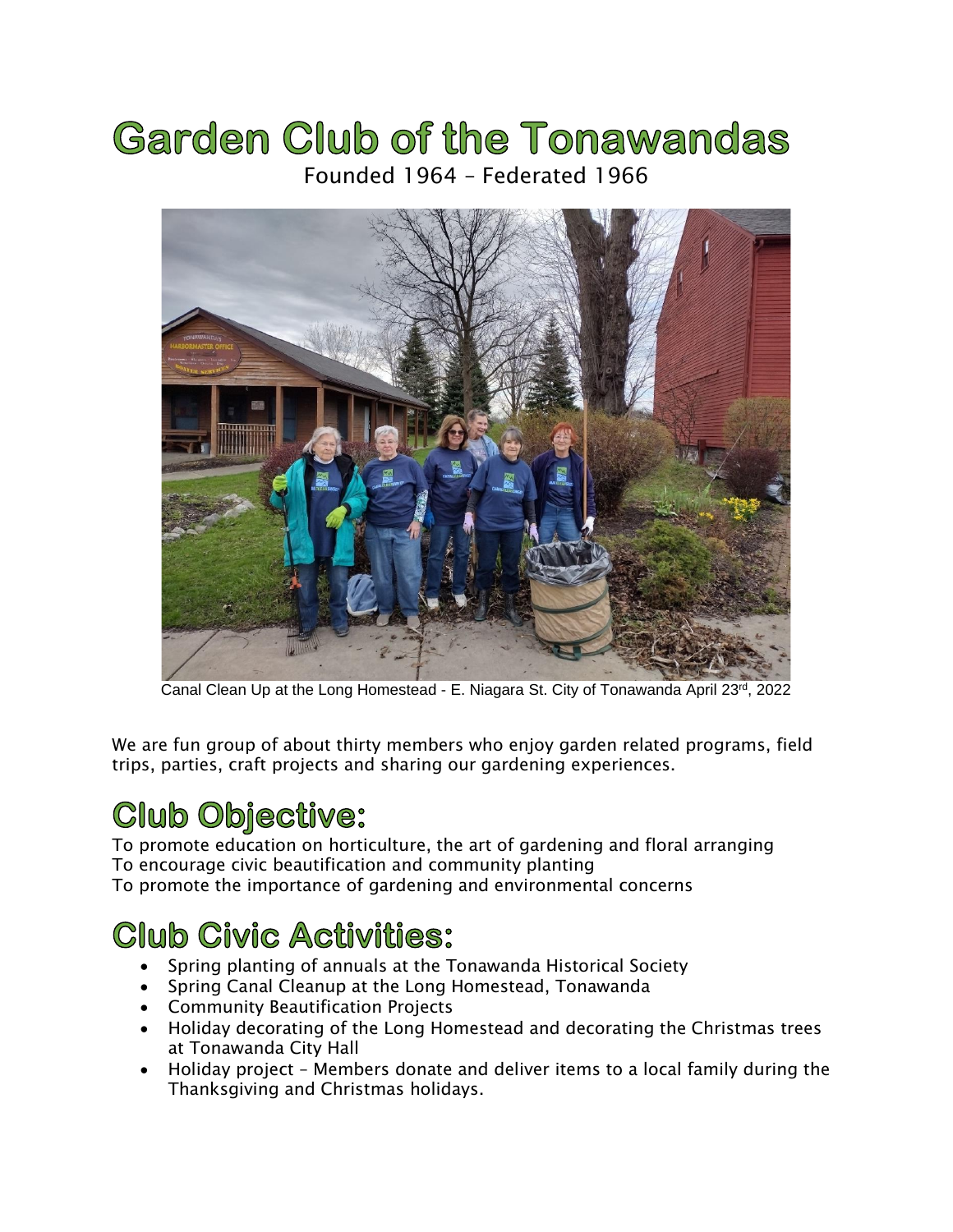#### **Please join us! Guests are always welcome** 6:30 p.m., 3rd Thursday of each month **Tonawanda City Hall Community Room 200 Niagara Street** Tonawanda, NY 14150

## Meeting Information 2022 - 2023

- June 16, 2022 Cassandra McCallum, landscape architect for Studio McCallum
- July 2022 No meeting, members tending to their own gardens
- August 2022 No meeting, members tending to their own gardens
- July 14, 2022 Field trip to CW Native Plant Farm and The Soul in Bloom tea shop
- Sept. 15, 2022 Cayla Sweeney, owner of Otherworld Wellness discussing how to make herbal remedies
- Oct. 20, 2022 Make and take with Kari Blueberry Creative. Members will paint their own butterfly using a dot painting technique.
- Nov. 17, 2022 Make and take pumpkin craft using succulents to make a beautiful table display.
- Dec. 1, 2022 Garden club Christmas party
- Jan. 19, 2023 Make and take milk jug plant starter for spring gardens.
- Feb. 16, 2023 Therapy project. Members sew pillows for breast cancer patients.
- March 2023 Garden club banquet location to be determined